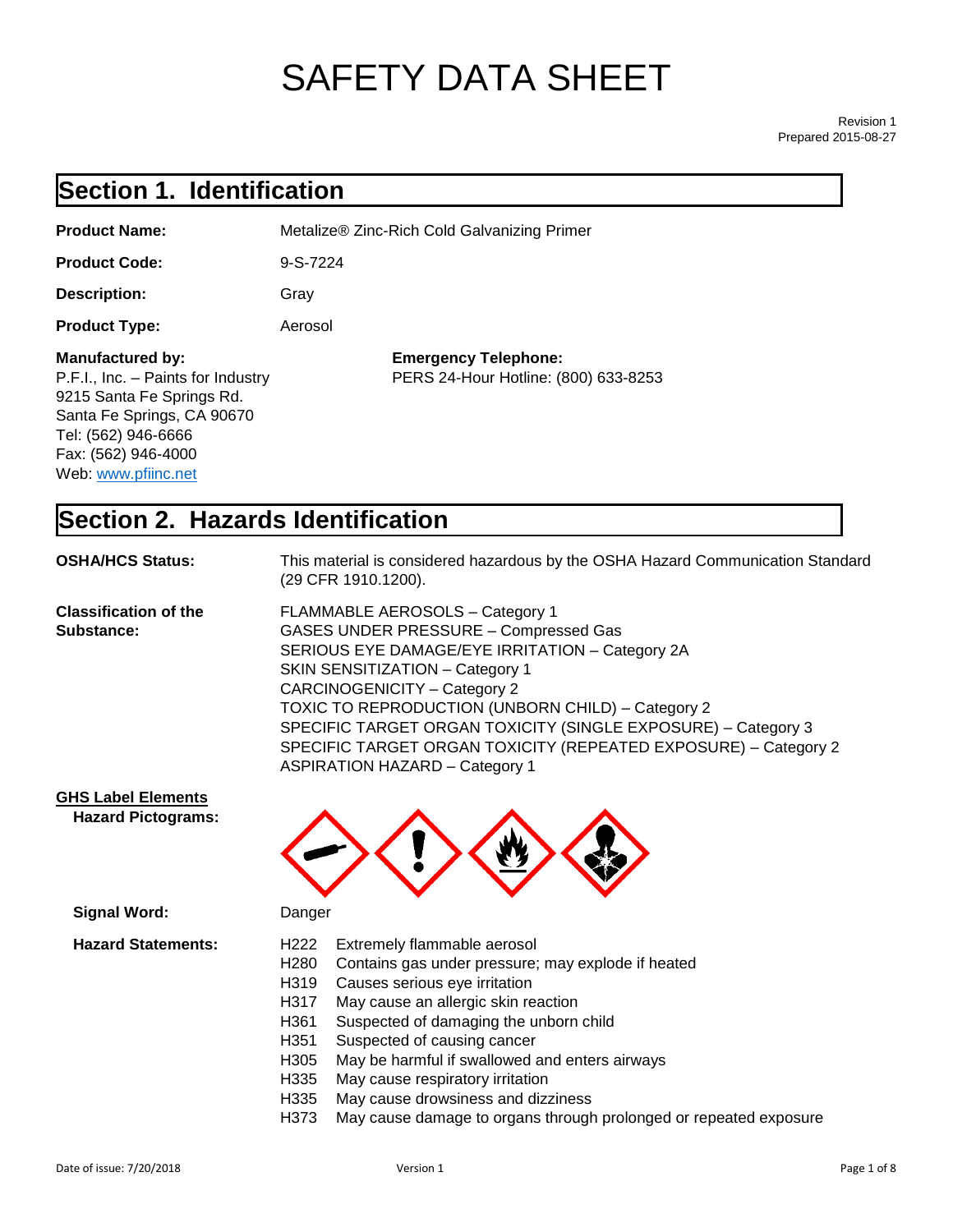| <b>Precautionary Statements</b>             |                                                                                                                                                                                                                                                                                                                                                                                                                                                                                                                                                                                                                                                                                                                                                                                                                                                                                                                                                                                                                          |
|---------------------------------------------|--------------------------------------------------------------------------------------------------------------------------------------------------------------------------------------------------------------------------------------------------------------------------------------------------------------------------------------------------------------------------------------------------------------------------------------------------------------------------------------------------------------------------------------------------------------------------------------------------------------------------------------------------------------------------------------------------------------------------------------------------------------------------------------------------------------------------------------------------------------------------------------------------------------------------------------------------------------------------------------------------------------------------|
| <b>Prevention:</b>                          | Obtain special instructions before use. Do not handle until all safety precautions have<br>been read and understood. Use personal protective equipment as required. Wear<br>protective gloves, eye protection, and face protection. Keep away from heat and hot<br>surfaces, including sparks, open flames, and any other ignition sources. Do not smoke<br>near or around this product. Use explosion-proof electrical, ventilation, lighting, and<br>other material handling equipment. Use only non-sparking tools. Keep container tightly<br>closed and use only outdoors or in well ventilated areas. Avoid static buildup and<br>discharge. Avoid inhaling product vapors. Wash hands and any contaminated clothing<br>thoroughly after handling.                                                                                                                                                                                                                                                                  |
| <b>Response:</b>                            | Seek medical attention if you feel unwell, or are concerned about exposure. IF<br>INHALED: remove victim to fresh air and keep at rest in a position comfortable for<br>breathing. IF SWALLOWED: contact a poison control center or physician immediately.<br>Do not induce vomiting. IN CASE OF SKIN OR HAIR CONTACT: remove all<br>contaminated clothing, and wash skin with soap and water. If irritation or rash occurs,<br>get medical attention. IF IN EYES: rinse with copious amounts of water for several<br>minutes. Remove contact lenses, if present and easy to do so. If eye irritation persists,<br>seek medical attention.                                                                                                                                                                                                                                                                                                                                                                               |
| <b>Storage &amp; Disposal:</b>              | Store in a locked and secure environment. Store in a cool, well ventilated area away<br>from direct sunlight and heat. Dispose of contents and container in accordance with all<br>local, regional, state, and federal regulations.                                                                                                                                                                                                                                                                                                                                                                                                                                                                                                                                                                                                                                                                                                                                                                                      |
| <b>Supplemental Label</b><br>Elements:      | Ensure adequate ventilation at all times when using this product and when sanding the<br>dried film. Wear an appropriate, NIOSH approved particulate respirator. Follow all<br>respirator manufacturer's directions for proper use. Abrading or sanding this product's<br>dried film may release crystalline silica which has been shown to cause lung damage<br>and may cause cancer following long term exposure. Rags, sandpaper, steel wool, and<br>other abrading materials or waste containing this product may spontaneously combust<br>when improperly disposed of. Product contains solvents which can cause permanent<br>brain and nervous system damage. Intentional misuse by concentrating and inhaling<br>the contents of this product can be harmful or fatal. Do not transfer contents to another<br>container.<br>PROPOSITION 65 WARNING: this product contains chemicals known to the State of<br>California to cause cancer and birth defects or other reproductive harm.<br>FOR INDUSTRIAL USE ONLY. |
| <b>Hazards not otherwise</b><br>classified: | None known.                                                                                                                                                                                                                                                                                                                                                                                                                                                                                                                                                                                                                                                                                                                                                                                                                                                                                                                                                                                                              |

# **Section 3. Composition/Information on Ingredients**

#### Chemical Name / CAS No.

Resin CAS unknown 10 to 15%

Zinc Elemental 7440-66-6 40 to 45%

Toluene 108-88-3 15 to 20%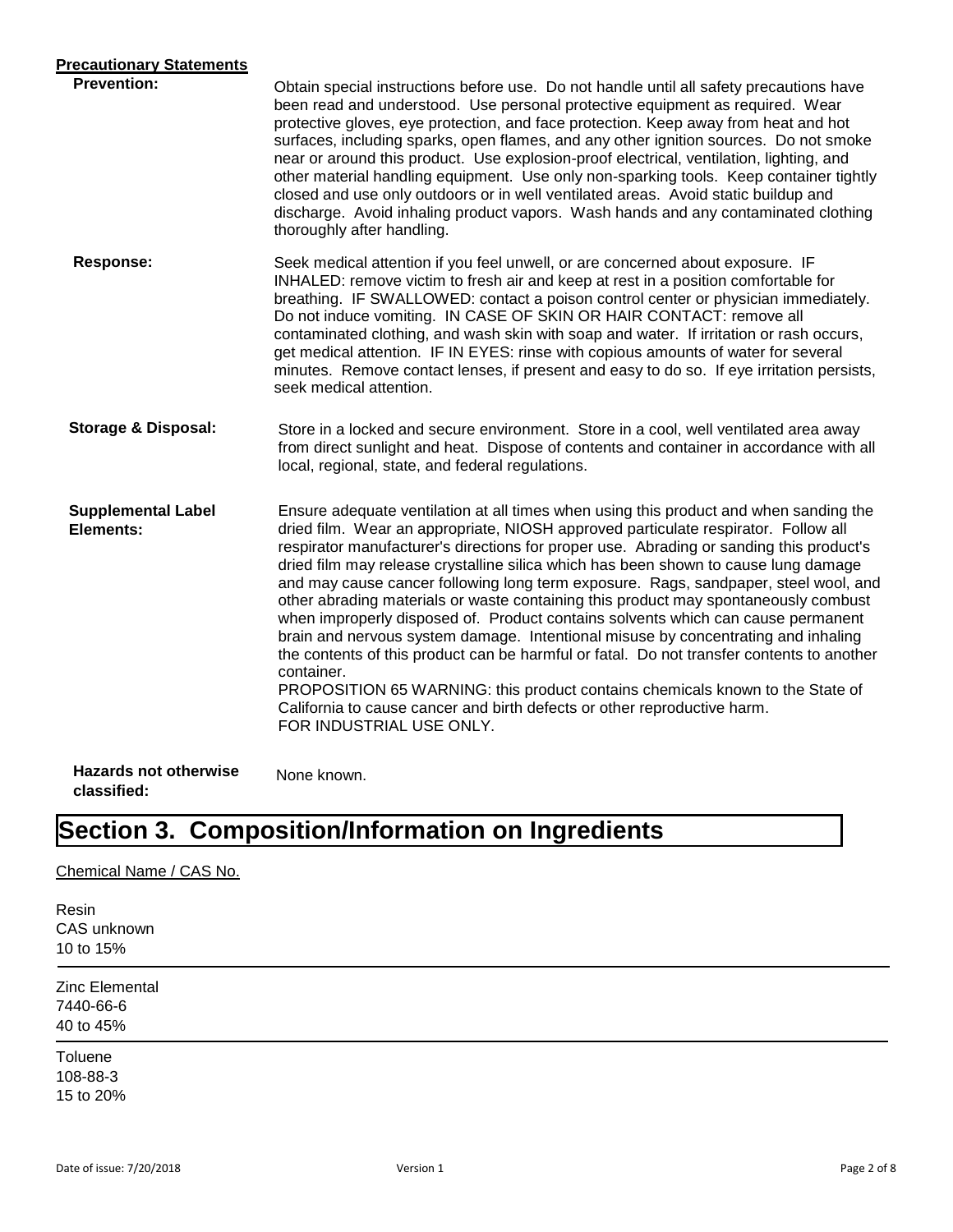## **Section 4. First Aid Measures**

#### **Description of First Aid Measures**

| <b>Eye Contact:</b>                        | Immediately flush eyes with copious amounts of water. Remove any contact lenses.<br>Rinse for at least 10 minutes. Get medical attention.                                                                                                                                                                                                                                                                                                                                                                                                                                                                                                                                                                                                                                                                                          |
|--------------------------------------------|------------------------------------------------------------------------------------------------------------------------------------------------------------------------------------------------------------------------------------------------------------------------------------------------------------------------------------------------------------------------------------------------------------------------------------------------------------------------------------------------------------------------------------------------------------------------------------------------------------------------------------------------------------------------------------------------------------------------------------------------------------------------------------------------------------------------------------|
| Inhalation:                                | Remove victim to fresh air and maintain in a rest position comfortable for breathing. If<br>fumes are still present, all rescuers should wear appropriate respirators. If victim<br>exhibits irregular breathing, trained personnel should provide artificial respiration or<br>oxygen. Mouth-to-mouth resuscitation may be dangerous. If necessary, contact a<br>poison control center or physician immediately. If victim is unconscious, place in a<br>recovery position and seek medical help immediately. Maintain an open airway for the<br>victim.                                                                                                                                                                                                                                                                          |
| <b>Skin Contact:</b>                       | Wash affected areas with soap and water. Remove contaminated clothing and shoes.<br>Continue to rinse the affected area for at least ten minutes. Get medical attention if<br>discomfort continues. Avoid further exposure in the event of any symptoms or<br>complaints.                                                                                                                                                                                                                                                                                                                                                                                                                                                                                                                                                          |
| Ingestion:                                 | If product is ingested, contact a poison control center or a physician immediately. Do<br>not induce vomiting. Rinse mouth with water and remove dentures, if any. Remove<br>victim to fresh air and keep at rest in a comfortable position to facilitate breathing. If the<br>victim is conscious and the product has been swallowed, provide small quantities of<br>water to drink. Cease if the victim feels sick, as vomiting may be dangerous. Aspiration<br>hazard if swallowed. This product can enter the lungs and cause damage. If vomiting<br>occurs, the head should be kept low so that vomit does not enter the lungs. Never<br>administer anything by mouth to an unconscious person. If unconscious, place in a<br>recovery position while medical attention is sought. Maintain an open airway for the<br>victim. |
| <b>Potential Acute Health Effects</b>      |                                                                                                                                                                                                                                                                                                                                                                                                                                                                                                                                                                                                                                                                                                                                                                                                                                    |
| <b>Eye Contact:</b>                        | Causes serious eye irritation.                                                                                                                                                                                                                                                                                                                                                                                                                                                                                                                                                                                                                                                                                                                                                                                                     |
| Inhalation:                                | Can cause central nervous system depression. May cause drowsiness and dizziness as<br>well as respiratory irritation.                                                                                                                                                                                                                                                                                                                                                                                                                                                                                                                                                                                                                                                                                                              |
| <b>Skin Contact:</b>                       | Causes skin irritation. May cause an allergic skin reaction.                                                                                                                                                                                                                                                                                                                                                                                                                                                                                                                                                                                                                                                                                                                                                                       |
| Ingestion:                                 | Can cause central nervous system depression. May be fatal if swallowed and allowed to<br>enter airways. Irritating to mouth, throat and stomach.                                                                                                                                                                                                                                                                                                                                                                                                                                                                                                                                                                                                                                                                                   |
| <u> Over-Exposure Signs &amp; Symptoms</u> |                                                                                                                                                                                                                                                                                                                                                                                                                                                                                                                                                                                                                                                                                                                                                                                                                                    |
| <b>Eye Contact:</b>                        | Adverse symptoms may include: pain or irritation, watering, redness.                                                                                                                                                                                                                                                                                                                                                                                                                                                                                                                                                                                                                                                                                                                                                               |
| Inhalation:                                | Adverse symptoms may include: respiratory tract irritation, coughing, nausea or<br>vomiting, headache, drowsiness or fatigue, dizziness or vertigo, unconsciousness.                                                                                                                                                                                                                                                                                                                                                                                                                                                                                                                                                                                                                                                               |

**Skin Contact:** Adverse symptoms may include: irritation, redness.

**Ingestion:** Adverse symptoms may include: nausea, vomiting.

### **Indication of immediate medical attention and special treatment needed**

- **Notes to Physician:** Treat symptomatically. Contact poison treatment specialists if large quantities have been ingested or inhaled.
- **Specific Treatments:** None specified.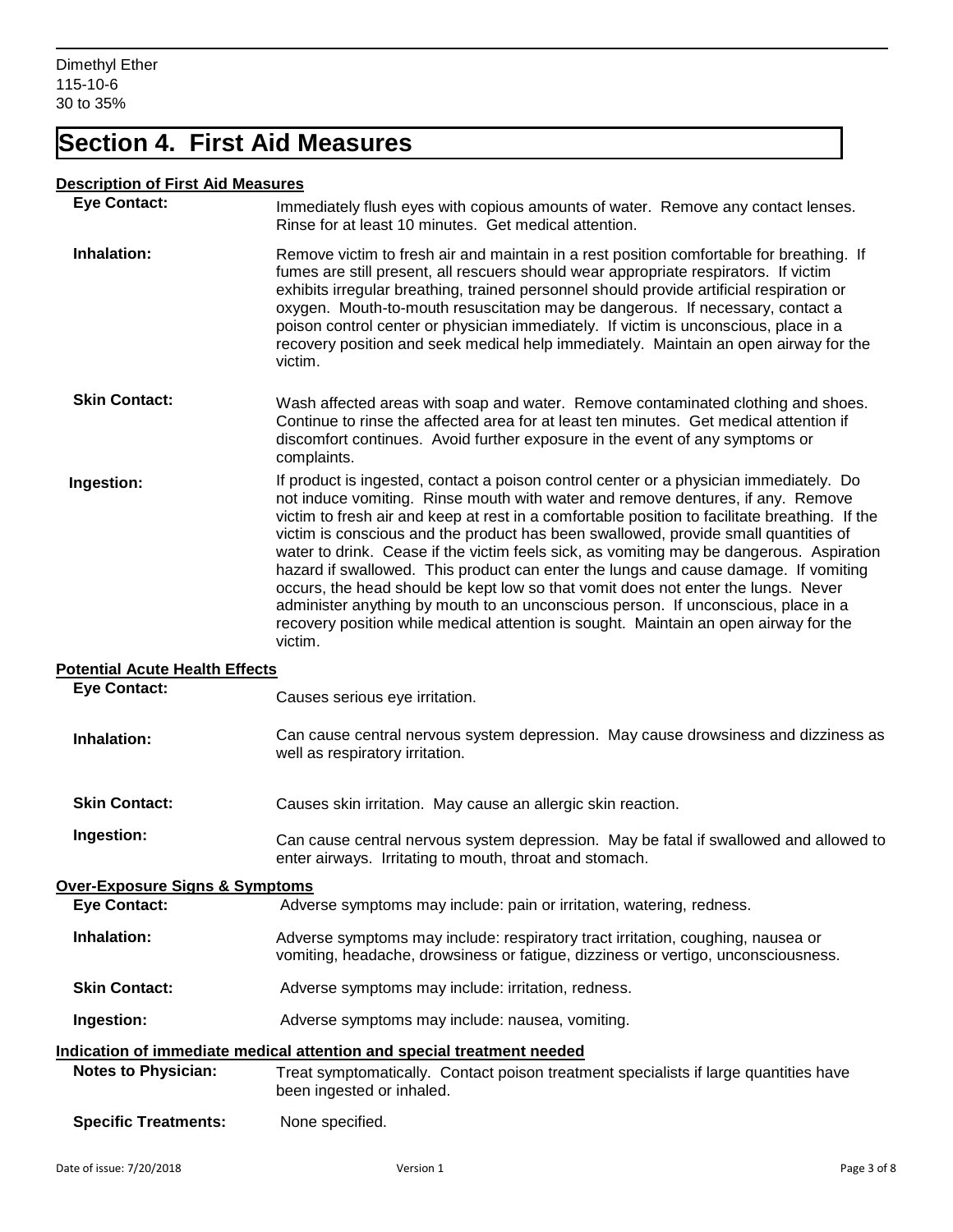No action should be taken involving any personal risk or without proper training. If fumes are still present, rescuers should wear appropriate respirators or a self-contained breathing apparatus. Mouth-to-mouth resuscitation may be dangerous for the first aid provider. Wash all contaminated clothing with soap and water before removal.

#### **Section 5. Fire-Fighting Measures**

| <b>Extinguishing Media</b>                        |                                                                                                                                                                                                                                                                                                                                                                                                                                                      |
|---------------------------------------------------|------------------------------------------------------------------------------------------------------------------------------------------------------------------------------------------------------------------------------------------------------------------------------------------------------------------------------------------------------------------------------------------------------------------------------------------------------|
| <b>Suitable Media:</b>                            | Dry chemical, CO2, water spray (fog), foam, dry sand.                                                                                                                                                                                                                                                                                                                                                                                                |
| Unsuitable Media:                                 | Do not use water jet.                                                                                                                                                                                                                                                                                                                                                                                                                                |
| <b>Specific Hazards:</b>                          | Extremely flammable aerosols. In a fire or if heated, a pressure increase will occur and<br>the container may burst, with risk of subsequent explosions. Gases can accumulate in<br>low or confined areas and travel back to a source of ignition, flashing back and causing<br>fire and/or explosion. Bursting aerosol containers may be propelled from fire at high<br>speed. Runoff to sewer and waterways can create a fire or explosion hazard. |
| <b>Special Firefighting</b><br><b>Procedures:</b> | Water may be used to cool closed containers to prevent pressure buildup and possible<br>auto ignition or explosion. Evacuate area and fight fire from safe distance. Containers<br>may explode when heated. Firefighters should wear appropriate protective equipment<br>and self-contained breathing apparatus with a full face-piece operated in positive<br>pressure mode.                                                                        |

#### **Section 6. Accidental Release Measures**

| <b>Environmental</b><br><b>Precautions:</b>                               | Avoid dispersal of spilled material and runoff from contacting soil, waterways, drains,<br>and sewers. Inform the relevant authorities if the product has caused environmental<br>pollution.                                                                                                                                                                                                                                                                                                                                                                                        |
|---------------------------------------------------------------------------|-------------------------------------------------------------------------------------------------------------------------------------------------------------------------------------------------------------------------------------------------------------------------------------------------------------------------------------------------------------------------------------------------------------------------------------------------------------------------------------------------------------------------------------------------------------------------------------|
| <b>Steps to be Taken if</b><br><b>Material is Released or</b><br>Spilled: | Contain spilled liquid with sand or earth. Do not use combustible materials such as<br>sawdust. Eliminate all ignition sources and use explosion-proof equipment. Place<br>material in a container and dispose of according to local, regional, state, and federal<br>regulations. Ventilate area and remove product with inert absorbent and non-sparking<br>tools. Do not incinerate closed containers.                                                                                                                                                                           |
| <b>Small Spills:</b>                                                      | Stop leak if doing so can be done without risk. Remove containers from spill area. Use<br>non-sparking tools. Dilute with water and mop up if water-soluble. If not water-soluble,<br>absorb with inert dry material and place in appropriate waste container. Dispose of via a<br>licensed waste disposal contractor.                                                                                                                                                                                                                                                              |
| <b>Large Spills:</b>                                                      | Stop leak if doing so can be done without risk. Remove containers from spill area. Use<br>non-sparking tools. Approach the release from upwind. Prevent entry into sewers,<br>waterways, basements, or confined areas. Wash spillages into an effluent treatment<br>plant or proceed as follows: contain and collect spillage with inert absorbent materials<br>and place in a container for disposal according to local regulations. Dispose of via a<br>licensed waste disposal contractor. See Section 1 for emergency contact information<br>and Section 13 for waste disposal. |

### **Section 7. Handling and Storage**

#### **Handling:**

Wash thoroughly after handling. Eating, drinking, and smoking should be prohibited in areas where this material is handled, stored, and processed. Wash hands and face before eating or drinking. Remove contaminated clothing and launder before reuse. Use only with adequate ventilation. Follow all SDS and label precautions even after container is emptied, as it may retain product residues. Avoid breathing fumes, vapors, or mist. Avoid contact with eyes, skin, and clothing.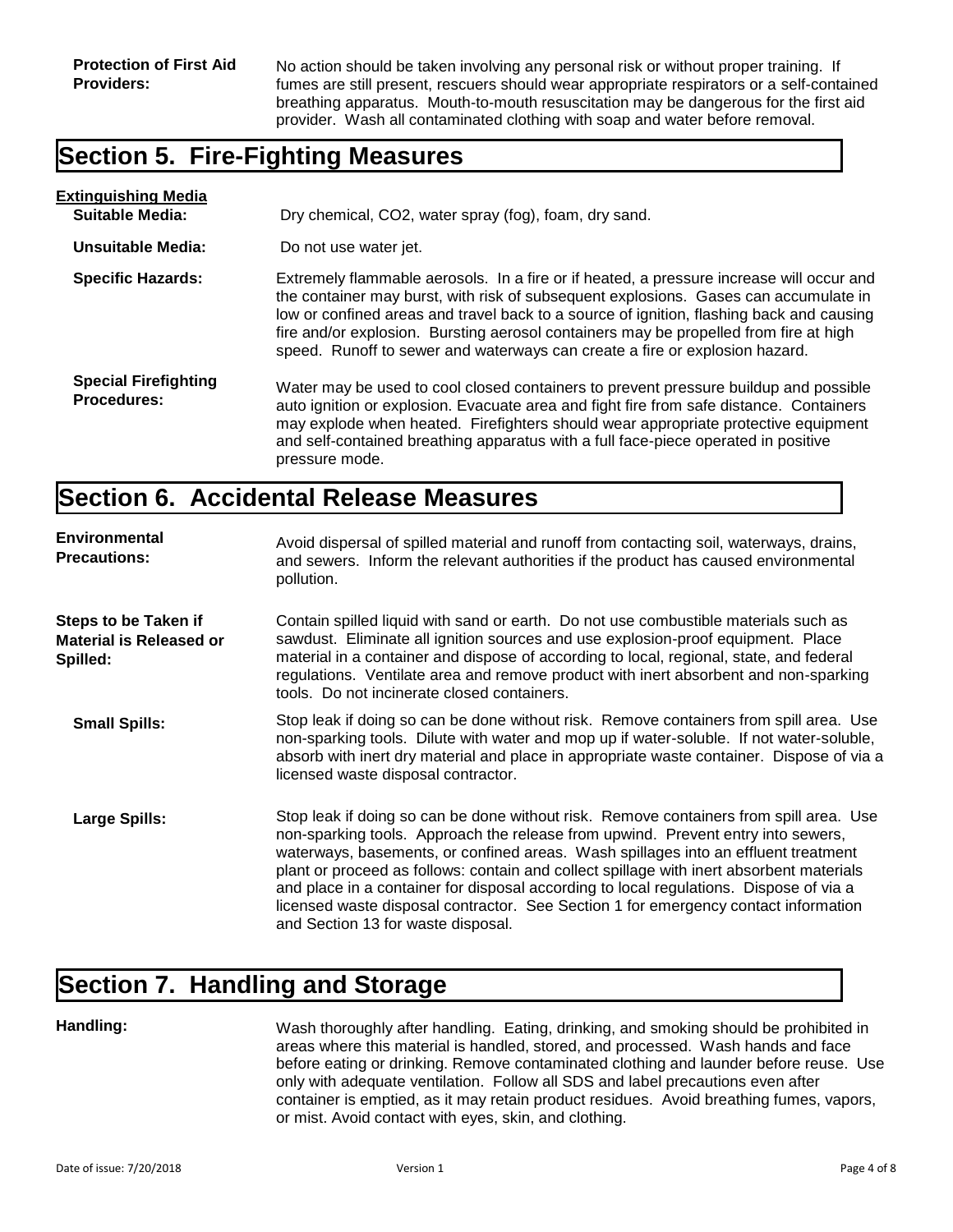**Storage:**

Store in a dry, cool, well ventilated place. Keep container tightly closed while not in use. Isolate from heat, electrical equipment, sparks, and open flame. Do not store above 120 degrees Fahrenheit. Store large quantities in buildings designed and protected for storage of NFPA Class II combustible liquids. Protect from heat, moisture, and foreign materials.

# **Section 8. Exposure Controls/Personal Protection**

| Chemical Name / CAS No.                  | <b>OSHA Exposure Limits</b>                                                                                                                                                                                                                                                                                                                                                                                                                                                                                                                                                                                                                                                                                                                                                                                           | <b>ACGIH Exposure Limits</b>                                                                                                                                                                                                                                                                                                                     | <b>Other Exposure Limits</b> |
|------------------------------------------|-----------------------------------------------------------------------------------------------------------------------------------------------------------------------------------------------------------------------------------------------------------------------------------------------------------------------------------------------------------------------------------------------------------------------------------------------------------------------------------------------------------------------------------------------------------------------------------------------------------------------------------------------------------------------------------------------------------------------------------------------------------------------------------------------------------------------|--------------------------------------------------------------------------------------------------------------------------------------------------------------------------------------------------------------------------------------------------------------------------------------------------------------------------------------------------|------------------------------|
| Resin<br>CAS unknown<br>10 to 15%        | No data available.                                                                                                                                                                                                                                                                                                                                                                                                                                                                                                                                                                                                                                                                                                                                                                                                    | No data available.                                                                                                                                                                                                                                                                                                                               |                              |
| Zinc Elemental<br>7440-66-6<br>40 to 45% | 15mg/m3 (dust)                                                                                                                                                                                                                                                                                                                                                                                                                                                                                                                                                                                                                                                                                                                                                                                                        | 10mg/m3 (dust)                                                                                                                                                                                                                                                                                                                                   |                              |
| <b>Toluene</b><br>108-88-3<br>15 to 20%  | 200ppm                                                                                                                                                                                                                                                                                                                                                                                                                                                                                                                                                                                                                                                                                                                                                                                                                | 20ppm                                                                                                                                                                                                                                                                                                                                            |                              |
| Dimethyl Ether<br>115-10-6<br>30 to 35%  | No data available.                                                                                                                                                                                                                                                                                                                                                                                                                                                                                                                                                                                                                                                                                                                                                                                                    | No data available.                                                                                                                                                                                                                                                                                                                               |                              |
| <b>Engineering Controls:</b>             |                                                                                                                                                                                                                                                                                                                                                                                                                                                                                                                                                                                                                                                                                                                                                                                                                       | Use process enclosures, local exhaust ventilation, or other engineering controls to keep<br>worker exposure to airborne contaminants below any recommended or statutory limits.<br>The engineering controls also need to keep gas, vapor, or dust concentrations below<br>any lower explosive limits. Use explosion-proof ventilation equipment. |                              |
| <b>Environmental Controls:</b>           | Emissions from ventilation or work process equipment should be checked to ensure they<br>comply with the requirements of environmental protection legislation. In some cases,<br>fume scrubbers, filters, and other engineering modifications to the process equipment<br>may be required to reduce emissions to acceptable levels.                                                                                                                                                                                                                                                                                                                                                                                                                                                                                   |                                                                                                                                                                                                                                                                                                                                                  |                              |
| <b>Respiratory Protection:</b>           | Use a properly fitted, air-purifying or air-fed respirator complying with an approved<br>standard if a risk assessment indicates this is necessary. Respiratory protection<br>programs that meet OSHA 1910.134 and ANSI Z88.2 requirements must be followed<br>when workplace conditions warrant a respirator's use. A NIOSH/MSHA approved<br>respirator with an organic vapor cartridge may be permissible under circumstances<br>where airborne concentrations are expected to exceed exposure limits. Protection<br>provided by air purifying respirators is limited. Use a positive pressure, air supplied<br>respirator if there is any potential for an uncontrolled release, exposure levels are not<br>known, or in any circumstances where air purifying respirators may not provide<br>adequate protection. |                                                                                                                                                                                                                                                                                                                                                  |                              |
| <b>Skin Protection:</b>                  | Use impervious, chemical resistant gloves to prevent prolonged skin contact and<br>absorption of material through the skin. Nitrile or neoprene gloves may afford adequate<br>protection. Personal protective equipment for the body should be selected based on the<br>task being performed and the risks involved, and should be approved by a specialist<br>before handling this product. Where there is a risk of ignition from static electricity, wear<br>anti-static protective clothing. For best protection, the clothing should include anti-static<br>boots, gloves, and overalls. Appropriate footwear should always be used.                                                                                                                                                                             |                                                                                                                                                                                                                                                                                                                                                  |                              |
| <b>Eye Protection:</b>                   | to protect against splashes of liquids.                                                                                                                                                                                                                                                                                                                                                                                                                                                                                                                                                                                                                                                                                                                                                                               | Safety eyewear, such as splash goggles or a full face shield, should be worn at all times                                                                                                                                                                                                                                                        |                              |
| Date of issue: 7/20/2018                 | Version 1                                                                                                                                                                                                                                                                                                                                                                                                                                                                                                                                                                                                                                                                                                                                                                                                             |                                                                                                                                                                                                                                                                                                                                                  | Page 5 of 8                  |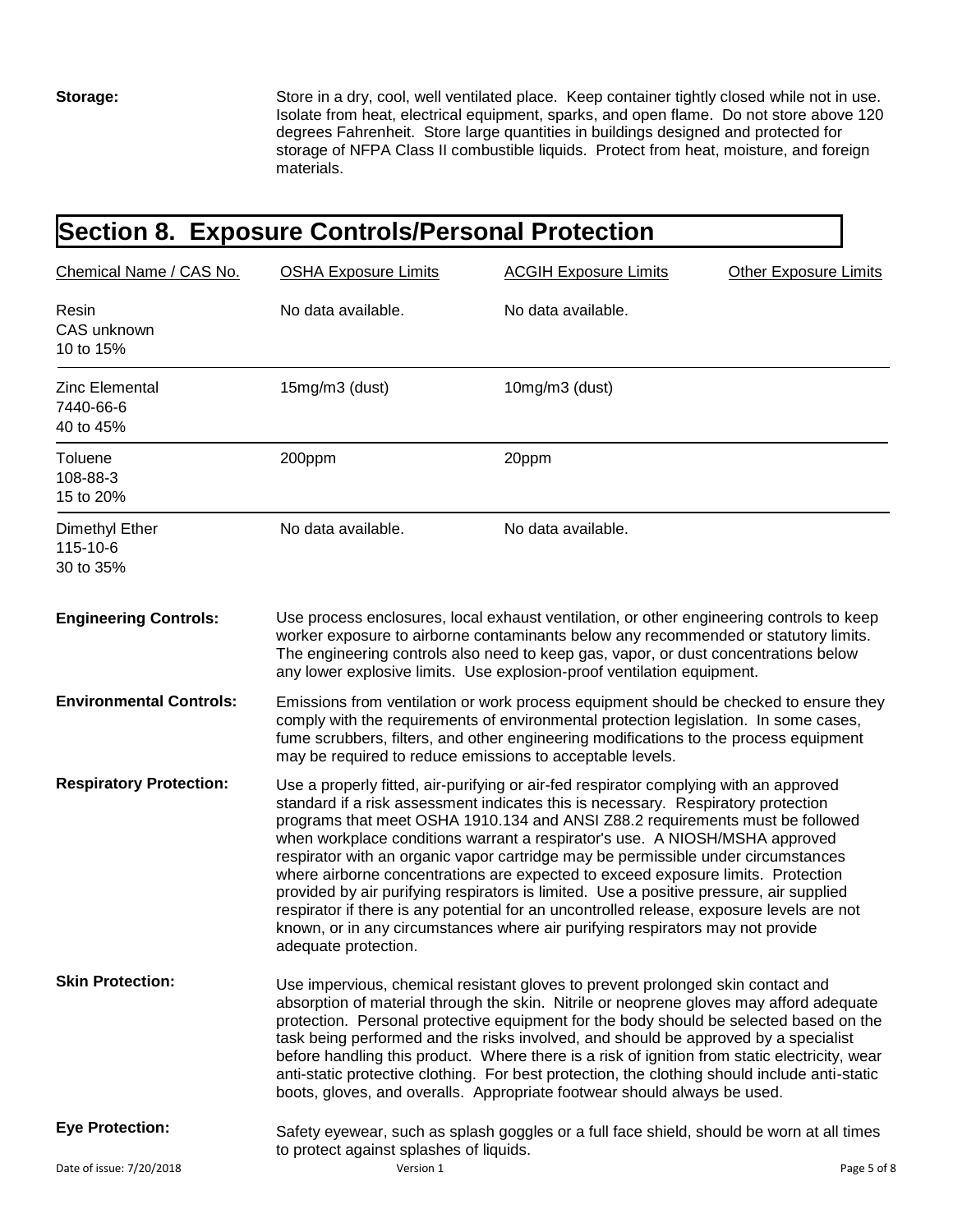# **Section 9. Physical and Chemical Properties**

| <b>Physical State:</b>     | Liquid                         |
|----------------------------|--------------------------------|
| Type of aerosol:           | Spray                          |
| Color:                     | Gray                           |
| Odor:                      | Aromatic solvent odor          |
| Melting Point:             | Not available                  |
| Boiling Point:             | Not available                  |
| Flash point:               | -27 Celsius (-16.6 Fahrenheit) |
| Specific Gravity:          | $1.49 - 1.53$                  |
| Vapor Pressure:            | 102 kPa                        |
| Vapor Density:             | >1                             |
| <b>Evaporation Rate:</b>   | Faster than ether              |
| Solubility:                | Not available                  |
| Auto-ignition temperature: | > 800 Fahrenheit               |
| Decomposition temperature: | Not available                  |
| UEL:                       | Not available                  |
| LEL:                       | Not available                  |
| Partition coefficient:     | Not available                  |
| n-octanol/water:           |                                |
| Maximum Incremental        | < 1.2                          |
| Reactivity (MIR):          |                                |

# **Section 10. Stability and Reactivity**

| <b>Conditions to Avoid:</b>               | Avoid temperatures above 120 degrees Fahrenheit. Avoid all possible sources of<br>ignition. Do not pressurize, cut, weld, braze, drill, or expose containers to heat. Do not<br>allow vapor to accumulate in low or confined areas. |
|-------------------------------------------|-------------------------------------------------------------------------------------------------------------------------------------------------------------------------------------------------------------------------------------|
| Incompatibility:                          | No data available.                                                                                                                                                                                                                  |
| <b>Hazardous</b><br><b>Decomposition:</b> | By open flame, carbon monoxide and carbon dioxide. When heated to decomposition,<br>product emits acrid smoke and irritating fumes. Contains solvents which may form<br>carbon monoxide, carbon dioxide, and formaldehyde.          |
| <b>Hazardous Polymerization:</b>          | Will not occur under normal conditions.                                                                                                                                                                                             |
| Stability:                                | The product is stable.                                                                                                                                                                                                              |

# **Section 11. Toxicological Information**

| <b>Effects of Over-Exposure</b> |                                                                                                                                                                                                                                                                                                                                                                                                                                                                            |             |
|---------------------------------|----------------------------------------------------------------------------------------------------------------------------------------------------------------------------------------------------------------------------------------------------------------------------------------------------------------------------------------------------------------------------------------------------------------------------------------------------------------------------|-------------|
| <b>Eye Contact:</b>             | Causes serious eye irritation.                                                                                                                                                                                                                                                                                                                                                                                                                                             |             |
| <b>Skin Contact:</b>            | Prolonged or repeated skin contact may cause irritation. Allergic reactions possible.<br>Additional adverse symptoms may include reduced fetal weight, increase in fetal deaths,<br>and skeletal malformations.                                                                                                                                                                                                                                                            |             |
| Inhalation:                     | Harmful if inhaled. High gas, vapor, mist, or dust concentrations may be harmful if<br>inhaled. Avoid breathing fumes, spray, vapors, or mist. May cause headaches and<br>dizziness. High vapor concentrations are irritating to the eyes, nose, throat, and lungs.<br>Prolonged or excessive inhalation may cause respiratory tract irritation. Additional<br>adverse symptoms may include reduced fetal weight, increase in fetal deaths, and<br>skeletal malformations. |             |
| Date of issue: 7/20/2018        | Version 1                                                                                                                                                                                                                                                                                                                                                                                                                                                                  | Page 6 of 8 |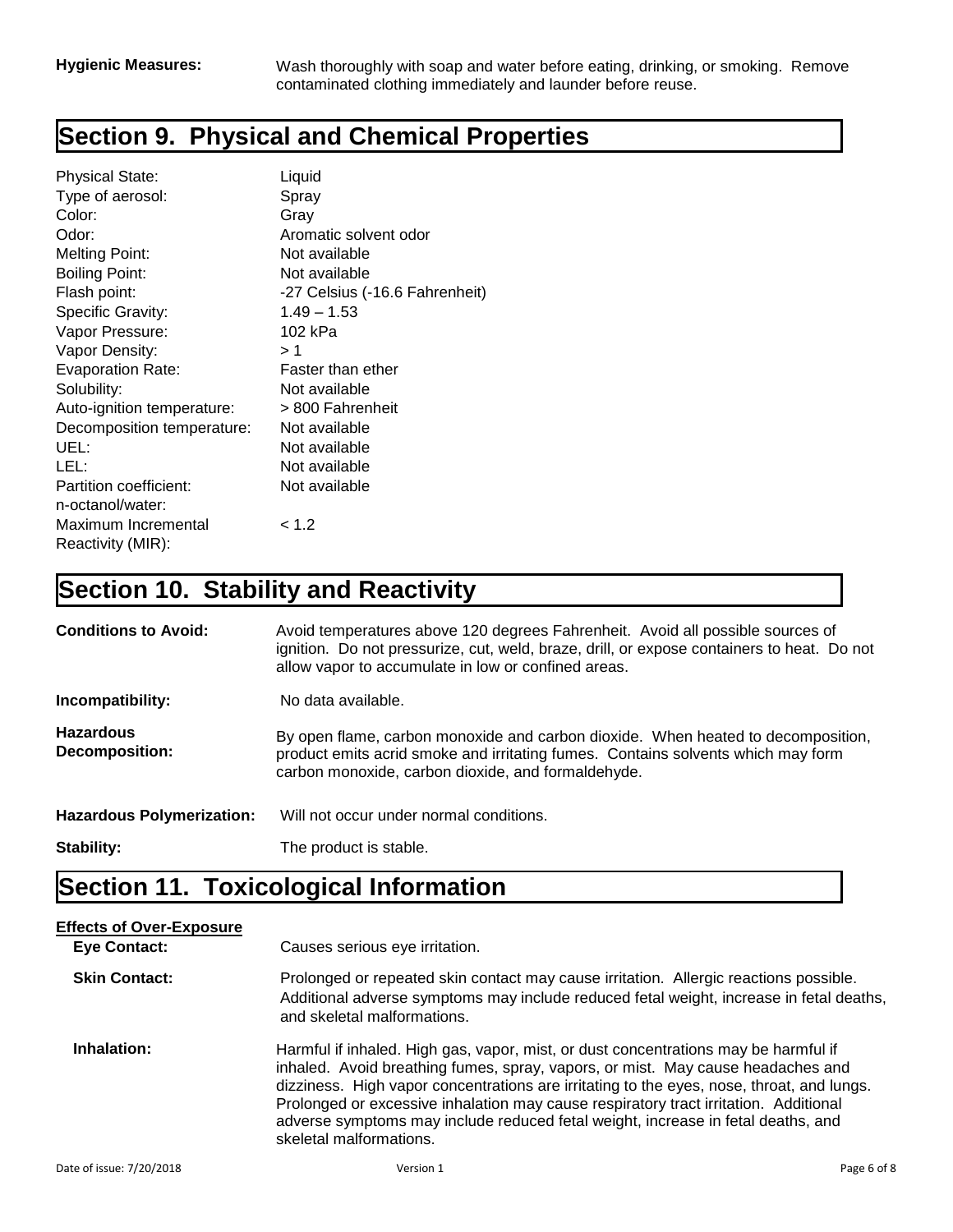| Ingestion:                      | Harmful or fatal if swallowed. Aspiration hazard if swallowed; can enter lungs and cause<br>damage.                                                                                                                                                                                            |
|---------------------------------|------------------------------------------------------------------------------------------------------------------------------------------------------------------------------------------------------------------------------------------------------------------------------------------------|
| <b>Chronic Hazards:</b>         | High concentrations may lead to central nervous system effects (drowsiness, dizziness,<br>nausea, headaches, paralysis, blurred vision) and damage. Reports have associated<br>repeated and prolonged occupational overexposure to solvents with permanent brain<br>and nervous system damage. |
| <b>Primary Routes of Entry:</b> | Eye contact, skin contact, absorption through skin, ingestion, inhalation.                                                                                                                                                                                                                     |
| <b>Acute Toxicity Values:</b>   | Acute effects of this product have not been tested. Available data on individual<br>components, if any, is listed below.                                                                                                                                                                       |

## **Section 12. Ecological Information**

**Ecological Information:** Product is a mixture of listed components. **Mobility in Soil** Not available.  **Soil/water partition coefficient (Koc): Other Adverse Effects:** No known significant effects or critical hazards.

#### **Section 13. Disposal Considerations**

**Disposal Considerations:**

The generation of waste should be avoided or minimized wherever possible. Disposal of this product, solutions, and any by-products should at all times comply with relevant environmental protection regulations and waste disposal regulations, in addition to any local or regional restrictions which may be in effect. Surplus and non-recyclable products should be disposed of via a licensed waste disposal contractor. Waste should not be disposed of untreated to the sewer unless fully compliant with the requirements of all authorities with jurisdiction. Waste packaging should be recycled whenever possible. Incineration or landfill should only be considered when recycling is not feasible. Take care when handling empty containers as they may retain some residual product. Vapor from residue may create a flammable or explosive atmosphere within the used container. Do not expose empty containers to heat or sparks, and do not weld, cut, or grind used containers unless they have been thoroughly cleaned. Avoid contact of spilled material with soil, waterways, drains, and sewer systems. Do not puncture or incinerate container.

#### **Section 14. Transport Information**

|                                  | <b>Domestic (US DOT)</b> | <b>International (IMDG)</b> | Air (IATA) | Canada (TDG) |
|----------------------------------|--------------------------|-----------------------------|------------|--------------|
| <b>UN Number:</b>                | 1950                     | 1950                        | 1950       | 1950         |
| <b>UN Shipping Name:</b>         | Aerosols                 | Aerosols                    | Aerosols   | Aerosols     |
| <b>Hazard Class:</b>             | 2.1                      | 2.1                         | 2.1        | 2.1          |
| <b>Packing Group:</b>            | ۰                        | -                           | ۰          |              |
| <b>Environmental</b><br>Hazards: | No                       | No.                         | No         | No           |
| <b>Limited Quantity:</b>         | ORM-D                    | ORM-D                       | ORM-D      | ORM-D        |